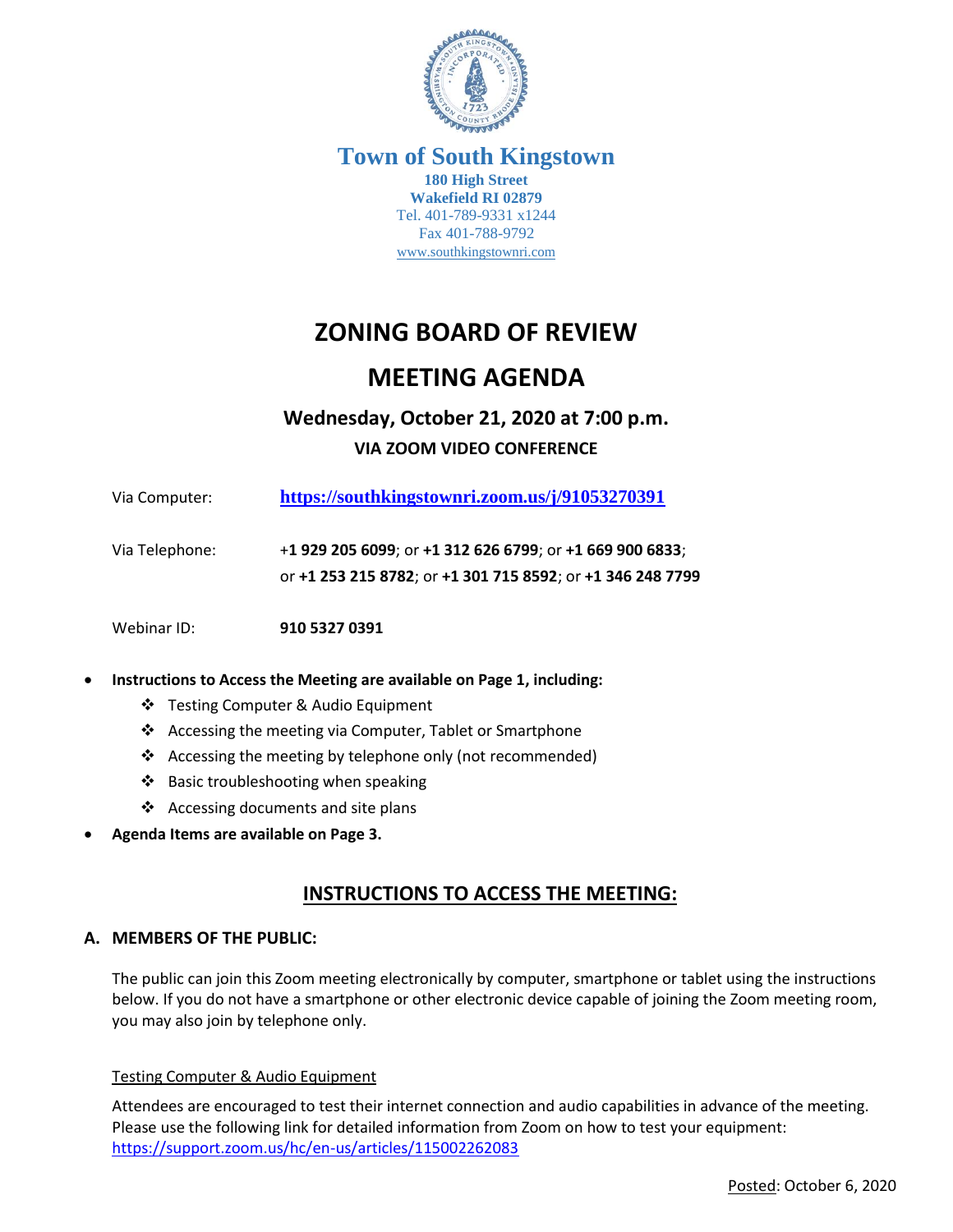#### Accessing the Zoom Meeting via Computer, Tablet or Smartphone:

- **Click on this link to join the meeting**: **<https://southkingstownri.zoom.us/j/91053270391>**
- When prompted you will be asked to join via computer audio, or telephone. Use of computer audio is recommended, however you can also use your telephone for audio.
- When you enter the meeting room, your phone will be muted.
- You will be able to view site plans, see members, and listen to discussion in the Zoom meeting
- If you would like to speak during the meeting, use the 'raise your hand' feature of the Zoom platform to inform the host. Speakers will be recognized individually by the Zoning Board chair. Once recognized you can share your comments via audio.

#### Accessing the Meeting by Telephone Only:

 If you do not have access to a device capable of accessing the internet-based Zoom meeting, you may use your telephone to join the meeting.

#### **Dial this phone number to join the meeting**: Or Telephone:

(For higher quality, dial a number based on your current location):

- $\cdot \cdot \cdot$  +1 929 205 6099;
- $\cdot$  or +1 312 626 6799;
- $\div$  or +1 669 900 6833;
- $\div$  or +1 253 215 8782;
- $\div$  or +1 301 715 8592;
- $\div$  or +1 346 248 7799
- If prompted to enter a Webinar ID, use your phone to dial the following ID: 918 243 649
- When you join the meeting, your phone will be muted.
- If you would like to speak regarding an application, dial \*9 to 'raise your hand,' and inform the host. You will be recognized to speak. Once recognized to speak you dial \*6 to mute or unmute your telephone.

#### Basic Troubleshooting when Speaking:

If you have been recognized to speak, but cannot be heard in the Zoom meeting use the following steps to troubleshoot your computer audio, or telephone connection.

- Ensure your microphone or telephone is unmuted. For users joining the meeting in the virtual meeting room you will find your 'mute' control in the lower left hand corner of the Zoom meeting screen. For telephone only users, dial \*6.
- If you still cannot be heard and have joined by computer audio, you may need to switch to a telephone to improve the audio connection. Click on the 'drop-down' menu located beside the 'mute' control on the screen to change your audio connection to telephone. Use the information that pops-up on the Zoom screen to join the meeting using a telephone. You will need to enter a meeting id after calling the phone number, and a participant ID.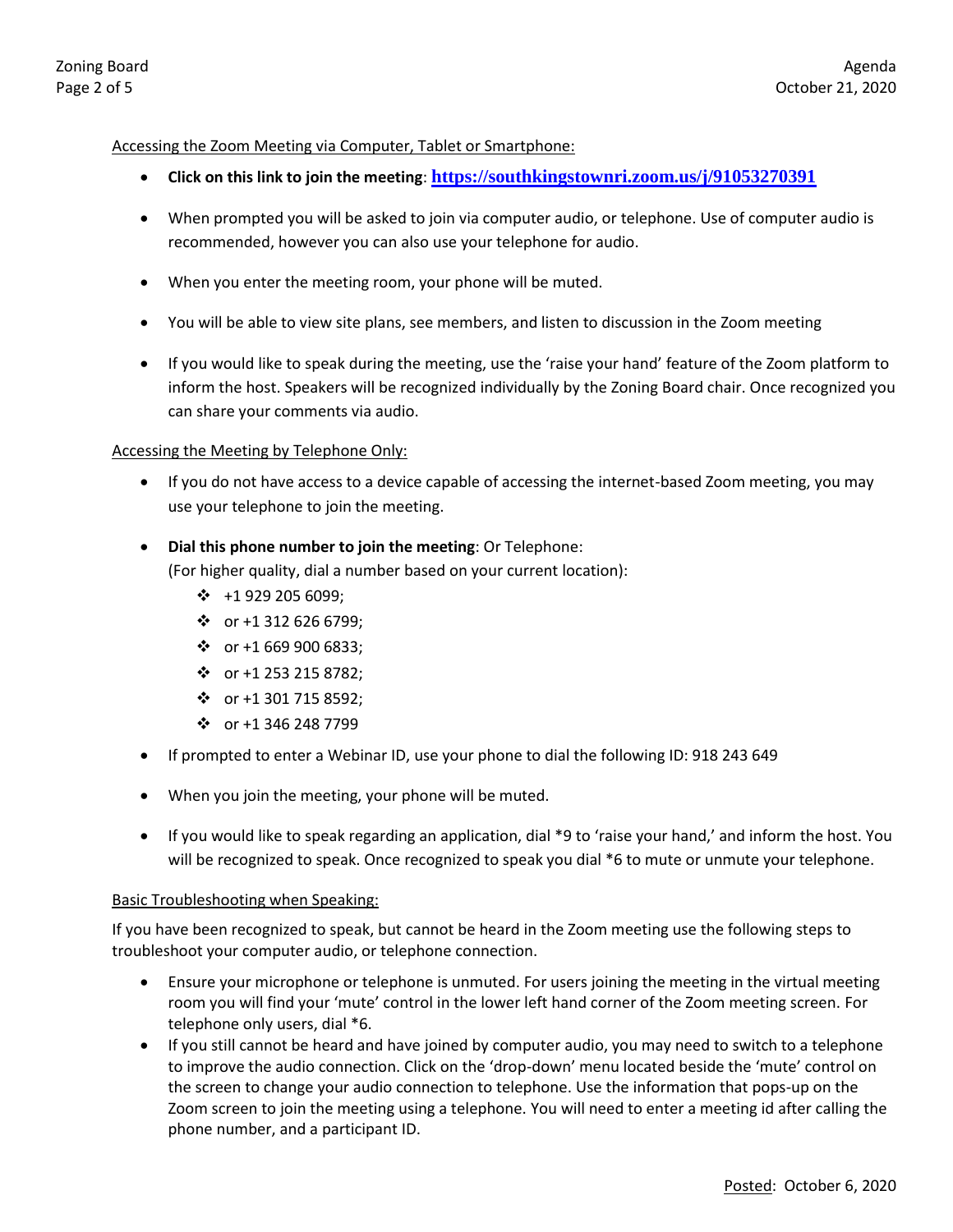If you are still unable to be heard, you may need to disconnect from the Zoom meeting and rejoin. If you rejoin the meeting and still cannot speak, use the 'Q&A' function on the Zoom screen to inform the host that you cannot be heard.

#### Accessing Documents & Site Plans:

To access documents, and view site plans discussed during a meeting, please use the links on the meeting agenda.

#### **B. APPLICANTS, BOARD MEMBERS & INVITED GUESTS**

Applicants, Board members and invited guests should use the invitation provided via email to access the meeting. If you cannot find the email invitation provided to you in advance of the meeting you may join using the instructions above for public access.

## **AGENDA ITEMS:**

#### **A. CALL TO ORDER**

- **B. CHAIRMAN INTRODUCTIONS AND INSTRUCTIONS**
- **C. AGENDA ITEMS \* Order subject to change\***
	- **I. Continuation of the Petition of Daniel J. Cunningham,** 3986 B1 Tower Hill Road, South Kingstown, RI, 02879 for an **Appeal of a Zoning Decision of the Zoning Enforcement Officer (ZEO)** under the Zoning Ordinance as follows: Petition of Daniel J. Cunningham, 3986 B1 Tower Hill Road, Wakefield, RI, for an Appeal of a Decision of the Zoning Enforcement Officer (ZEO) in a letter dated August 14, 2020. Premises located at 35 Fire Lane Two, South Kingstown, RI, Assessor's Map 82-1, Lot 1-1 and is zoned R-80. This appeal centers on the ZEO's interpretation of Sections 203 and 905 of the Zoning Ordinance as they relate to the premises. Owner of land is Jerry Brown Farm Association, Inc., and the owner of the dwelling is Daniel J. Cunningham for premises located at 35 Fire Lane Two, South Kingstown, RI, Assessor's Map 82-1, Lot 1-1 and is zoned R-80.

[35 Fire Lane Two, Appeal](http://www.southkingstownri.com/DocumentCenter/View/5135/35-Fire-Lane-Two-Appeal-Application-Cunningham)

II. **Continuation of the Petition of Daniel J. Cunningham,** 3986B Tower Hill Road, South Kingstown, RI for a for a **Special Use Permit** under the Zoning Ordinance as follows: The applicant is seeking to demolish the existing single family dwelling and construct a new 1,600 square foot dwelling with a detached 24' x 24' garage. This property is located within the Jerry Brown Farm Association property. The parcel of land that this property is located on is non-conforming due to the number of residential structures on the same parcel. A Special Use Permit is required for any addition, enlargement, expansion or intensification of nonconforming land. Lot size is 70 Acres. Although there are no property lines between dwellings, the distance from the proposed dwelling to the closest adjacent dwelling is 83'. **A Special use permit is required per Zoning Ordinance Section 203 (Special Use Permit for addition, enlargement, expansion or intensification) and 907 (Standards of Relief).** Owner of land is Jerry Brown Farm Association, Inc., and the owner of the dwelling is Daniel J. Cunningham for premises located at 35 Fire Lane Two, South Kingstown, RI, Assessor's Map 82-1, Lot 1-1 and is zoned R-80.

[35 Fire Lane Two, Application](http://www.southkingstownri.com/DocumentCenter/View/4442/35-Fire-Lane-Two-Application-Cunningham)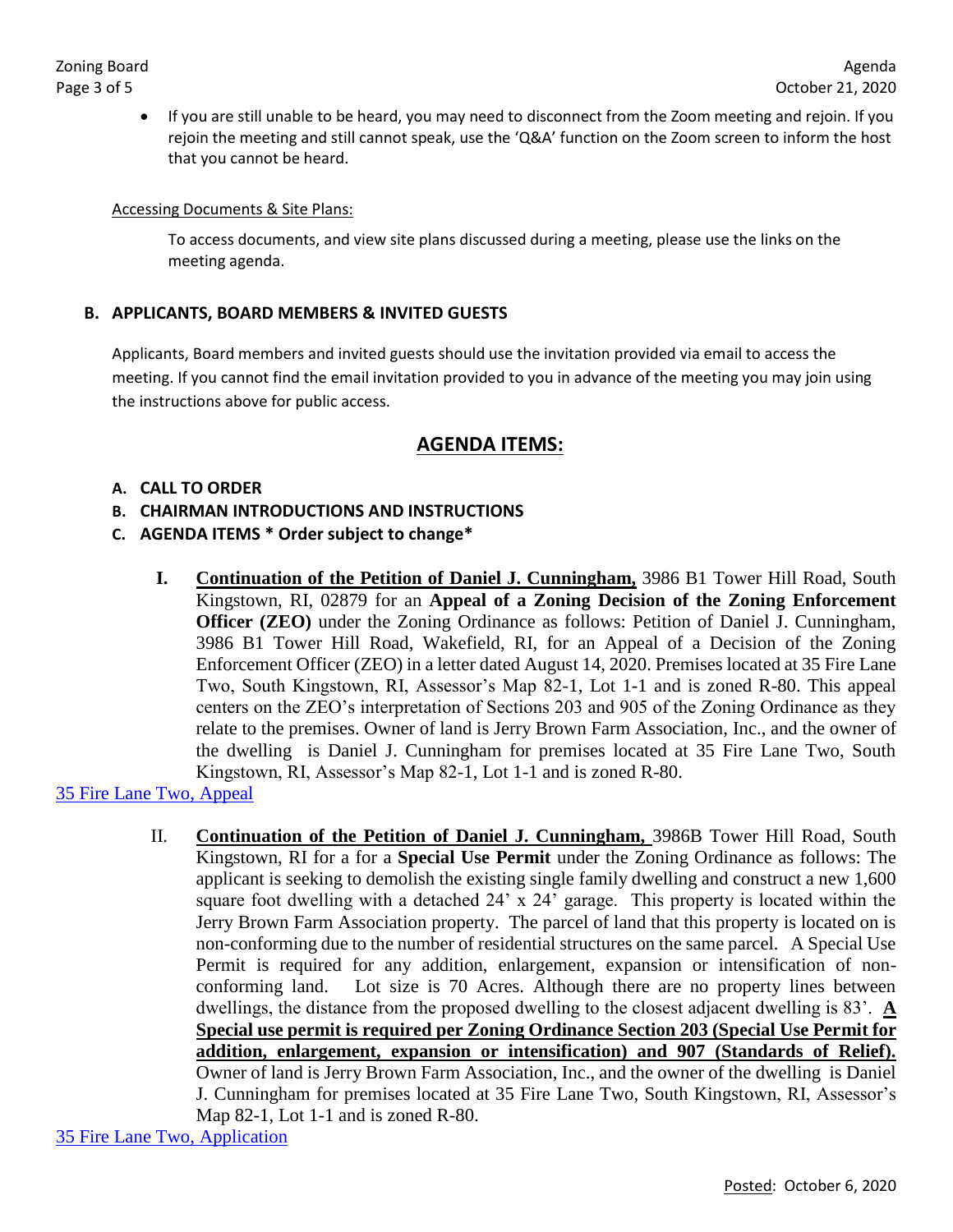- **III. Continuation of the Petition of John Hanson,** 47 Walbridge Road, West Hartford, CT, 06119 for a **Dimensional Variance** under the Zoning Ordinance as follows: The applicant is proposing to construct a new single family dwelling to replace the existing single family dwelling. The lot is nonconforming by dimension, and has reduced setbacks. The new dwelling will be located 20' from the front property line. The required front yard setback is 25'. Relief of 5' is requested. The new dwelling will also be located 18' from the right side property line. The required right yard setback is 30'. Relief of 12' is requested. Lot size is .41 Acres. **A Dimensional Variance is required per Zoning Ordinance Section 207 (Nonconforming Lots of Record-Building Setback Requirements) and Section 907 (Standards of Relief).** Owner of the property is Hanson Family GST-Exempt Gift Trust for premises located at 73 Potter Road, Assessor's Map 87-2, Lot 121 and zoned R 80.
- [73 Potter Road, Application](http://www.southkingstownri.com/DocumentCenter/View/5188/Application-73-Potter-Road-Hanson)
	- **IV. Petition of Robert Haxton,** 483 Bittersweet Farm Way, South Kingstown, RI 02879 for a **Dimensional Variance** under the Zoning Ordinance as follows: The applicant is seeking to construct a detached garage with a one bedroom Accessory Apartment on the second floor. The living area size of the accessory apartment structure will be 750 square feet, the maximum allowed. The proposed building height will be 24'. The maximum height allowed for an accessory structure is 20'. Relief of 4' is requested. The Lot size is 4.52 acres.  $\underline{A}$ **Dimensional Variance is required per Zoning Ordinance Section 401 (Dimensional Regulations) and Section 907 (Standards of Relief).** Owner of the property is Robert & Dana Haxton for premises located at 483 Bittersweet Farm Way, South Kingstown, RI, Assessor's Map 55, Lot 15 and is zoned R80.
- [483 Bittersweet Farm Way](http://www.southkingstownri.com/DocumentCenter/View/5242/Application-483-Bittersweet-Farm-Way-Haxton)
	- **V. Petition of Jeffrey Greene,** 782 Mooresfield Road, South Kingstown, RI **02879** for a **Special Use Permit** under the Zoning Ordinance as follows: The applicant is seeking to convert the existing single-family dwelling into a three guest room Bed & Breakfast. The Bed & Breakfast will include limited events, accessory to the principal use. The Planning Board Advisory Development Plan Review was granted on June 23, 2020. Lot size is 3 Acres. **A Special Use Permit is required per Zoning Ordinance Section 301 Schedule of Use Regulations and**  Section 907 (Standards of Relief). Owners of the property are Jeffrey and Christine Greene for premises located at 782 Mooresfield Road, South Kingstown, RI, Assessor's Map 17-3, Lot 6, and is zoned R80.

[782 Mooresfield Road, Application](http://www.southkingstownri.com/DocumentCenter/View/5246/Application-782-Mooresfield-Road-Greene)

**VI. Petition of Linda-Jean Briggs,** 77 Acadia Street, Dexter, ME 04930 for a **Special Use Permit** under the Zoning Ordinance as follows: The applicant is seeking to construct a 144 s.f. addition, 144 s.f. covered deck, and 40 s.f. open deck attached to their seasonal cottage. The owner is allowed an increase of 150 s.f. of living area to the existing size, and the proposed deck is under the 200 s.f. allowed under this ordinance. The proposed addition will be no closer to any of the neighboring cottages. The Lot size is 50.2 Acres. **A Special Use Permit is required per Zoning Ordinance Section 608.7 (Changes to Coastal Community Structures allowed by the Zoning Board) and Section 907 (Standards of Relief).** Owner of the cottage 11W8 is Linda-Jean Briggs on property owned by Matunuck Beach Properties, located at 240 Cards Pond Road, South Kingstown, RI, Assessor's Map 92-1, Lot 9-347, and is zoned R200.